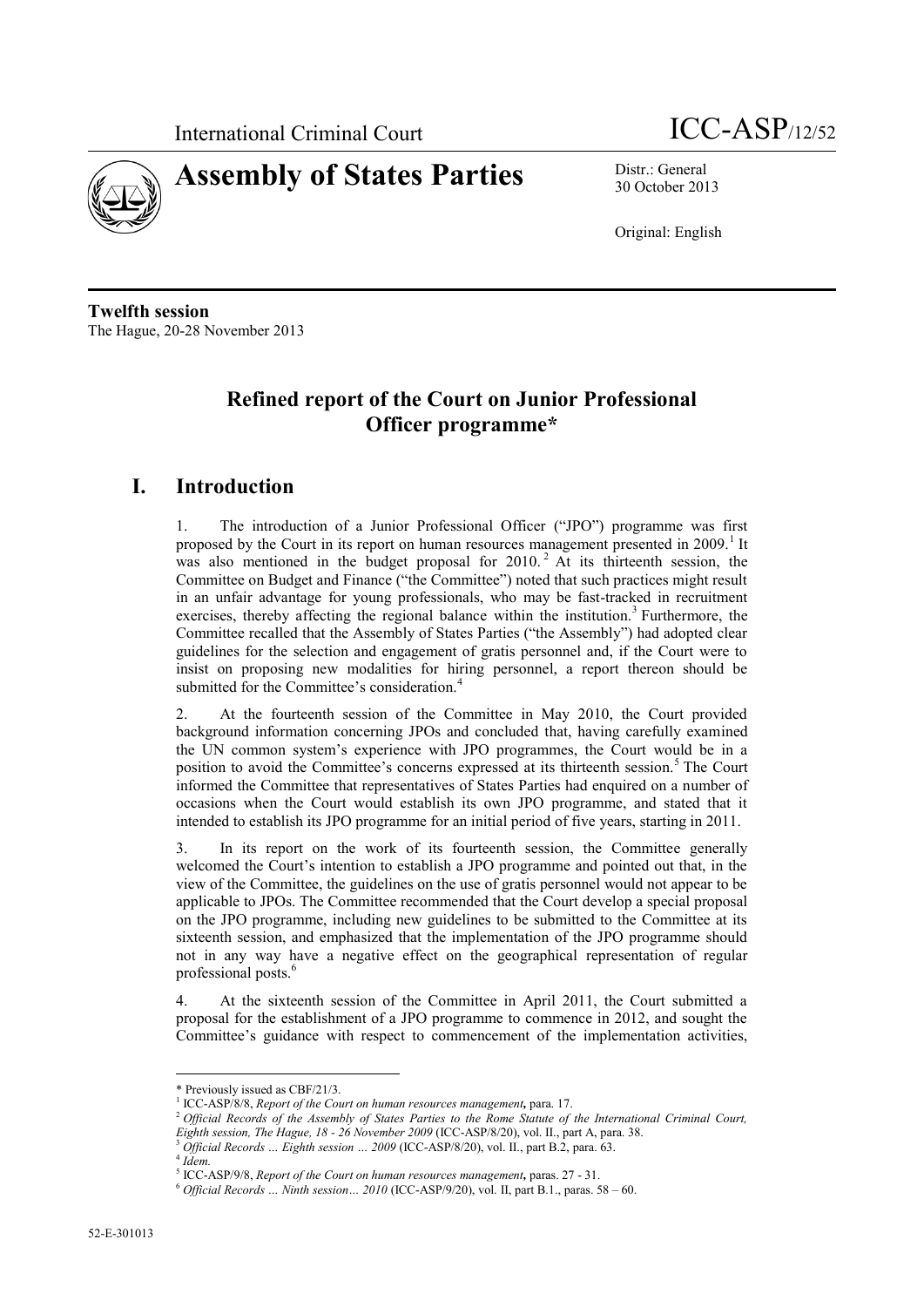bearing in mind that the arrival of the first JPOs would be subject to the Assembly's approval of the programme and the timely allocation of funding in the sponsoring countries' respective national budgets.<sup>7</sup> The Court emphasized that JPOs did not have an impact on geographical representation.

5. In its report on the work of its sixteenth session, the Committee took note of the Court's proposal for establishing a JPO programme and recommended that the Court refine its proposal to ensure all costs associated with a JPO programme were identified. <sup>8</sup> The Committee further recommended that the Court identify concrete areas where the work of JPOs would be a contribution for the Court and that the Court consider the number of JPOs per year that could be accommodated, the costs of additional workstations, as well as the costs for administering the programme, which should be fully recovered from the sponsoring countries.

6. At the eighteenth session of the Committee in April 2012, the Court confirmed that the costs for administering a JPO programme, including the costs of additional workstations, would be fully recoverable from the sponsoring countries, through overhead charges.<sup>9</sup> The Court informed the Committee that it would be able to accommodate at least 10 JPOs at any given time in many functional areas of the Court.

7. In its report on the work of its eighteenth session, the Committee invited the Court to provide a transparent policy applied inside the Court and to present confirmation that the financial policy of other organizations would be applied in full to the JPO programme for final consideration by the Committee during its nineteenth session.<sup>10</sup>

8. At the nineteenth session of the Committee, the Court presented a further report on the proposed JPO programme.<sup>11</sup> In its report on the work of its nineteenth session, the Committee invited the Court to present a concrete and comprehensive proposal with regard to the establishment of the JPO programme.<sup>12</sup>

9. At the twentieth session of the Committee, the Court presented a comprehensive proposal.<sup>13</sup> The Committee considered the proposal and welcomed the development of the Guidelines, the JPO request form and a sample Memorandum of Understanding between the Court and a donor country. The Committee recommended that the Court proceed, on a provisional basis to take the next steps […], with the condition that the Court presents a refined proposal for final consideration by the Committee during its  $21<sup>st</sup>$ session, in line with the following recommendations:

(a) Ensure that the introduction of the programme would not impact on geographical representation and or gender balance by:

1. Including the approved GTA positions, in addition to established posts, when the Guidelines and other related documents refer to the prohibition of occupancy of the Court's basic functions normally conducted by staff;

Including the approved GTA positions, in addition to established posts, when the Guidelines and other related documents refer to the consideration of application for jobs in the Court following a JPO assignment, as any other external candidate in accordance with the recruitment guidelines and the terms of reference for the Selection Review Board; and

3. Adding the aspect of improving the geographical representation of non-represented and under-represented States Parties in the Guidelines and other related documents.<sup>14</sup>

 7 ICC-ASP/10/9, *Report of the Court on human resources management,* paras. 30 – 40.

<sup>8</sup> *Official Records … Tenth session… 2011* (ICC-ASP/10/20), vol. II, part B.1., para. 64.

<sup>9</sup> ICC-ASP/11/7, *Report of the Court on human resources management*, paras. 47 - 54.

<sup>10</sup> ICC-ASP/11/5, *Report of the Committee on Budget and Finance on the work of its eighteenth session*, para. 54.

<sup>11</sup> CBF/19/16, *Report of the Court on Junior Professional Officers.* <sup>12</sup> Official Records ... Eleventh session ... 2012 (ICC-ASP/11/20), vol. II, part B. 2, para. 57.

<sup>13</sup>CBF/20/6, *Report of the Court on Junior Professional Officers*.

 ${}^{14}$ ICC-ASP/12/5, para 80.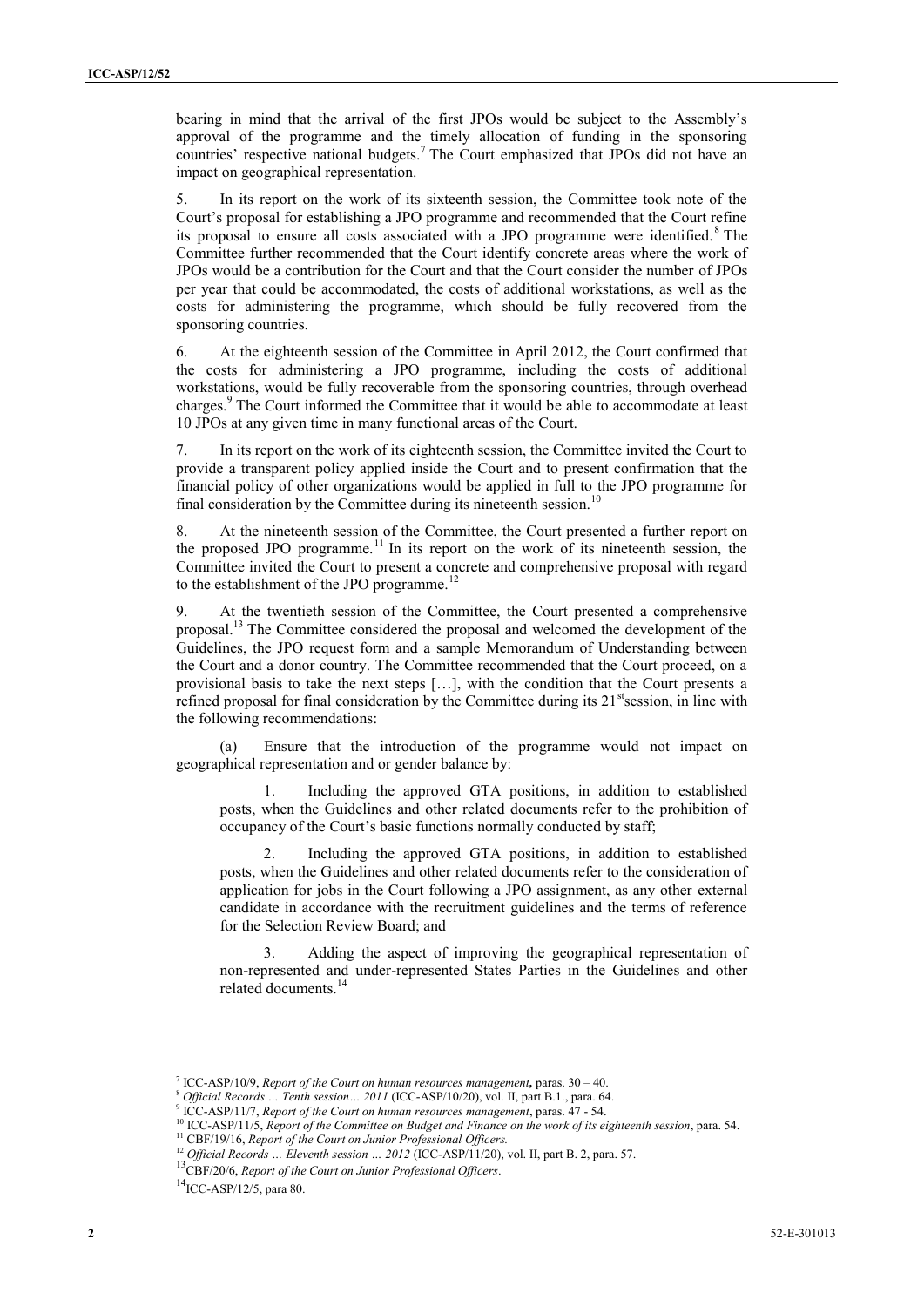(b) Ensure that all costs associated with the Programme are identified and fully recovered from the sponsor countries by:

1. Including specific clauses in the MOU between the Court and the donor country in this regard;

2. Including a clear process of payment in the Guidelines and MOU; and

3. Developing a provisional calculation of recovery of identifiable administrative overhead costs.

10. The present report includes the requested refinements. In all other respects, the text of the report remains the same as that of CBF/20/6.

### **II. Proposal for the JPO programme**

11. In support of its proposal for the establishment of a JPO programme, the Court submits the following:

(a) Guidelines for the Junior Professional Officer (JPO) programme of the International Criminal Court, including the template for requesting a JPO (annex I);

(b) JPO Request form (annex II); and

(c) A sample bilateral Memorandum of Understanding between the Court and a donor country (annex III).

12. The Guidelines describe in detail every aspect of management of the JPO programme, from initial identification of the need for and requesting a JPO, the selection and recruitment process, appointment and contractual modalities and the administration, supervision and training of JPOs. It also includes a section on financial management.

13. The Court wishes to advise the Committee that its earlier estimate of a minimum of 10 JPOs who could be accommodated at any given time can be revised upwards to at least 20 JPOs. This is also due to the reduction in the number of interns serving with the Court.

#### **III. Next steps**

14. A number of potential donor countries have approached the Court and expressed their wish that it commence its JPO programme in 2014. In principle, the Court stands ready to do so. However, before the programme is put into operation, the following is required:

(a) Memoranda of Understanding need to be negotiated between the Court and interested sponsors;

(b) Interested sponsors need to include provisions for funding JPOs in their budgets for 2014. This would probably need to be done in the spring/summer of 2013; and

(c) The Court needs an indication of how many JPOs it could expect from participating countries in order to finalize the identification of JPO posts and specific job descriptions for circulation to interested sponsoring countries as described in the Guidelines.

15. Given that the Assembly, which needs to approve the JPO programme for the Court, meets only at the end of 2013, introducing the JPO Programme in 2014 would appear unrealistic, unless the Court were to be authorized to proceed with the above steps prior to the Assembly. The Court requests the guidance and advice of the Committee in this regard.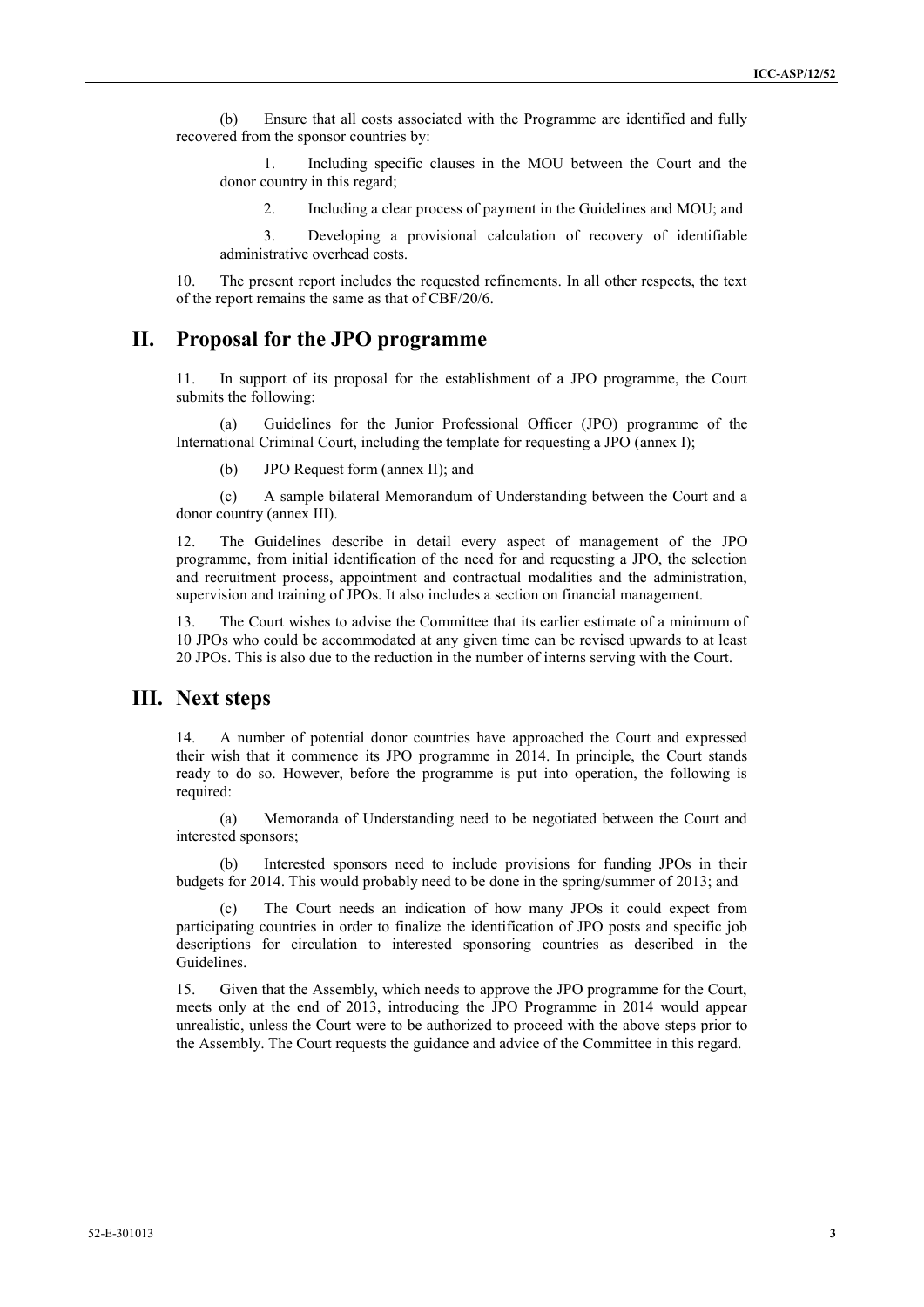## **Annex I**

## **(Draft) Guidelines for the Junior Professional Officer programme**

## **Outline of Guidelines for the Junior Professional Officer programme of the International Criminal Court**

- I. General
	- A. Introduction
	- B. Purpose of the Programme
	- C. Agreements between the Court and Sponsoring Governments
	- D. Administration of the Court's JPO programme
- II. Establishment of JPO posts
	- A. Principles
	- B. Creation of JPO posts
	- C. Funding of JPO posts
	- D. Cost of a JPO
- III. Recruitment of JPOs
	- A. Minimum requirements
	- B. Recruitment and selection process
- IV. Conditions of appointment
	- A. Offer of appointment
	- B. Medical clearance
	- C. Security clearance
	- D. Visa
- V. Conditions of service
	- A. Contractual status
	- B. Entitlements and benefits
	- C. Participation in the Pension Fund
	- D. Disciplinary measures
	- E. Separation from service
- VI. Supervision, orientation and training
	- A. Supervision and performance evaluation
	- B. Orientation and training
- VII. Financial management
- VIII. Subsequent employment of former JPOs
- IX. Annexes

Forms and templates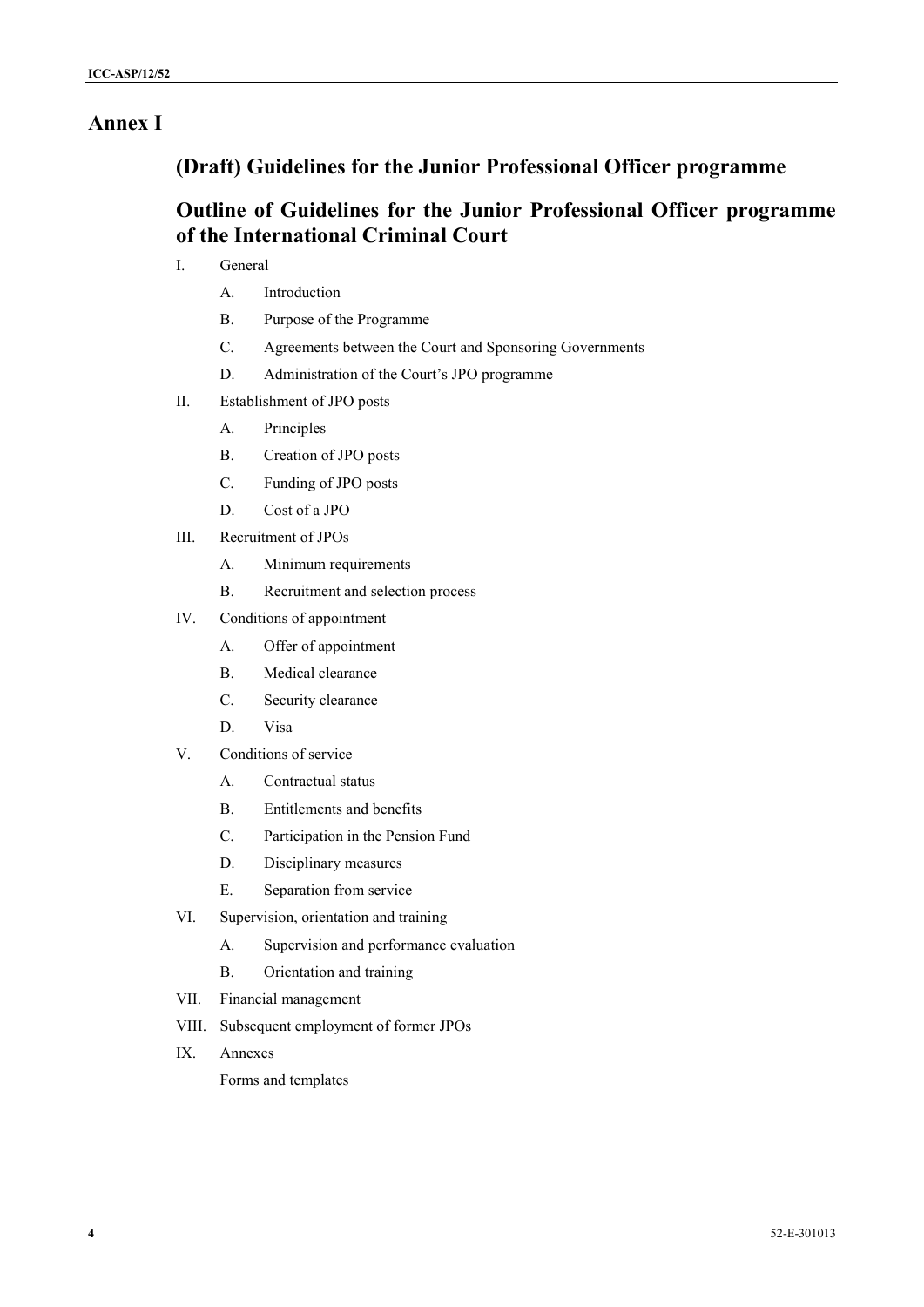## **Guidelines for the Junior Professional Officer programme of the International Criminal Court**

### **I. General**

#### **A. Introduction**

1. The Junior Professional Officer (JPO) programme evolved from the concept of Associate Experts, young professionals providing technical support in various United Nations (UN) Agencies since the early 1950s. JPOs are recruited under bilateral agreements between the UN and sponsoring countries for development projects, technical cooperation and humanitarian work within the UN's wide field of competence. Similar types of programme are also run in international organizations outside the United Nations system, e.g. the Asian Development Bank, the International Monetary Fund, the World Bank and the European Union. JPOs are generally nationals of sponsoring countries, however, some donor countries agree to finance nationals of developing countries.

2. Candidates are young professionals, usually with an academic degree and limited professional experience. Under the Court's JPO programme, candidates are required to have an advanced university degree with a minimum of two years of relevant professional experience, or a minimum of four years of relevant professional experience with a first level university degree.

3. In view of the Court's core mandate, the emphasis lies on legal positions, however, other areas within the Court are also being considered, such as work with victims and witnesses, court services, investigations and general administration.

#### **B. Purpose of the Programme**

4. JPOs are sponsored by their respective governments to acquire hands-on experience in international cooperation activities under the close direction/supervision of senior Court officials.

5. The programme also provides JPOs with a unique personal and cultural experience. For the Court, the programme is particularly valuable because it can respond to changing needs in terms of staff and priorities as it offers on-the-job training opportunities to young professionals and expands the pool of potential future talent for the Court as well as for the national administration.

6. JPOs participating in the programme should note that there is no expectation of conversion to or engagement in a position funded by the programme budget in the Court on expiry of the period of the JPO assignment. This relates to both established posts and posts funded from GTA

#### **C. Agreements between the Court and Sponsoring Governments**

7. JPOs are recruited under agreements between the Court and participating governments. The terms of appointment are agreed on the basis of a Memorandum of Understanding (MOU) signed by the Court and the sponsoring government confirming, *inter alia*, the sponsoring government's commitment to cover all related costs. JPOs do not occupy established posts or positions funded from GTA, and they do not impact on geographical representation and/or gender balance.

#### **D. Administration of the Court's JPO programme**

8. The Human Resources (HR) Section Staffing Unit manages the JPO agreements with all sponsoring governments.

9. Clarifications on these guidelines and any additional information on the JPO Programme should be requested from the: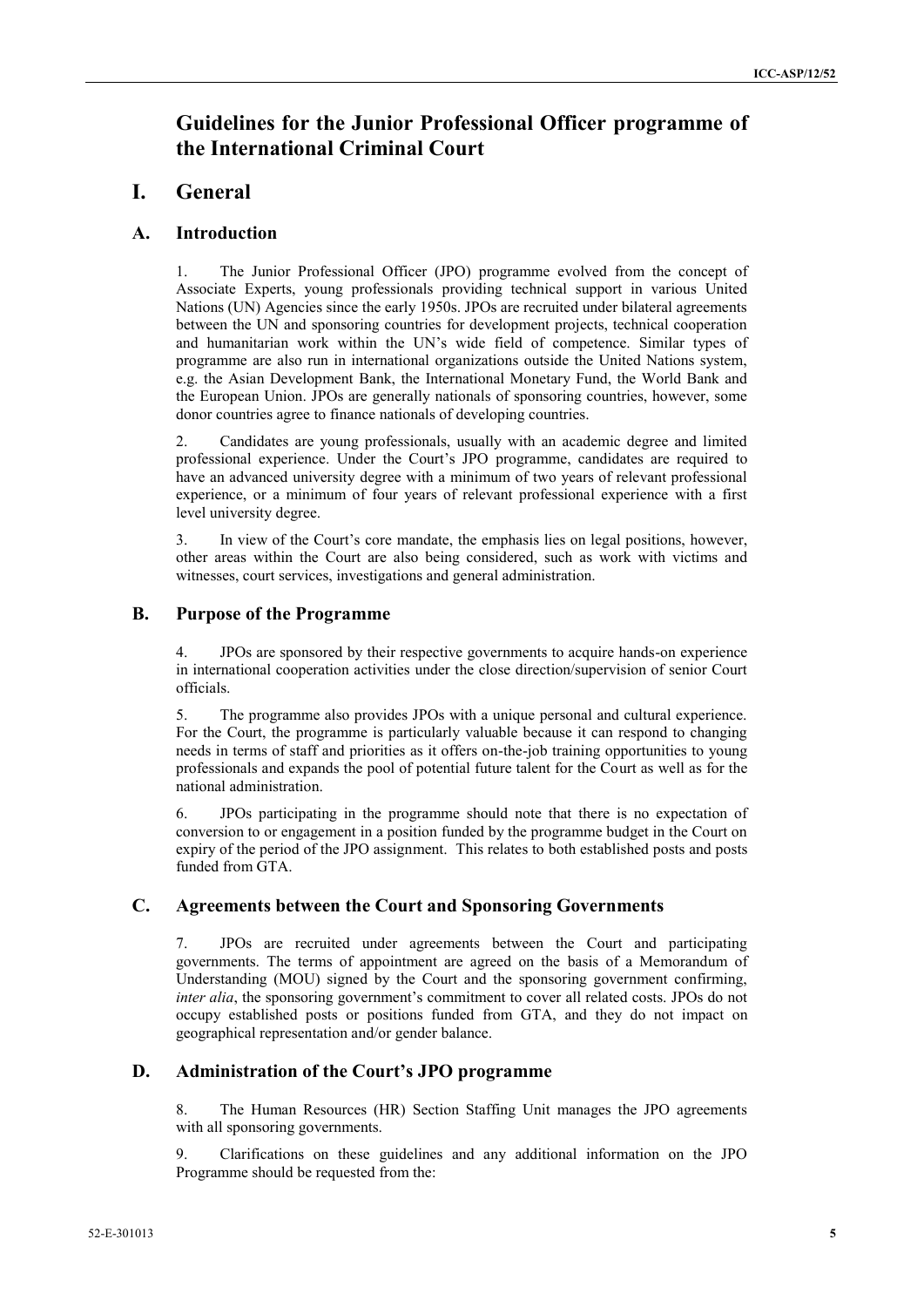Head, Staffing Unit Human Resources Section Common Administrative Services Division International Criminal Court Maanweg 174 NL 2516 AB The Hague The Netherlands

Telephone: TBD Facsimile: TBD Email: TBD

### **II. Establishment of JPO posts**

#### **A. Principles**

The number of posts that may be created for JPOs is contingent on the willingness of sponsoring governments to finance them, and the ability of the Court's offices to support and supervise them.

11. Requests for the establishment of JPO posts are accepted only from those offices that submit a plan to provide the JPOs with proper training, orientation, supervision and logistic support throughout their entire assignment. Future approval of JPOs in those offices is contingent on the offices' capacity and commitment to fulfill the requirements of the Programme.

#### **B. Creation of JPO posts**

12. When the Court offices have identified the need for a JPO post, a request to create such a post must be submitted. It should be noted that the JPO programme is independent from, and the JPO posts are additional to, the posts financed by the Court's regular budget. The request must be approved by the Prosecutor or the Registrar as appropriate.

- 13. A request to create a JPO post must be accompanied by:
	- (a) A duly completed form "Justification for a new JPO post";
	- (b) An updated organigram showing the JPO position;
	- (c) Learning objectives; and
	- (d) A copy of the job description for the JPO assignment.

14. The job descriptions for JPO posts are classified and approved by the HR Section.

15. Generally, JPOs carry out functions at P-2 level, although in some cases sponsoring governments are also willing to fund a P-3 JPO position.

#### **C. Funding of JPO posts**

16. JPO posts are included in an annual JPO post compendium which is prepared by the HR Section, and circulated among the different sponsoring countries. A final decision on sponsorship and funding of posts is communicated by the sponsoring country directly to the HR Section.

#### **D. Cost of a JPO**

17. The total cost of a JPO is estimated by the HR Section and will vary depending on the grade of the post, the duty station and the candidate's marital status. A sample cost estimate for a JPO (P-2, The Hague, with or without dependents)is include in annex IV.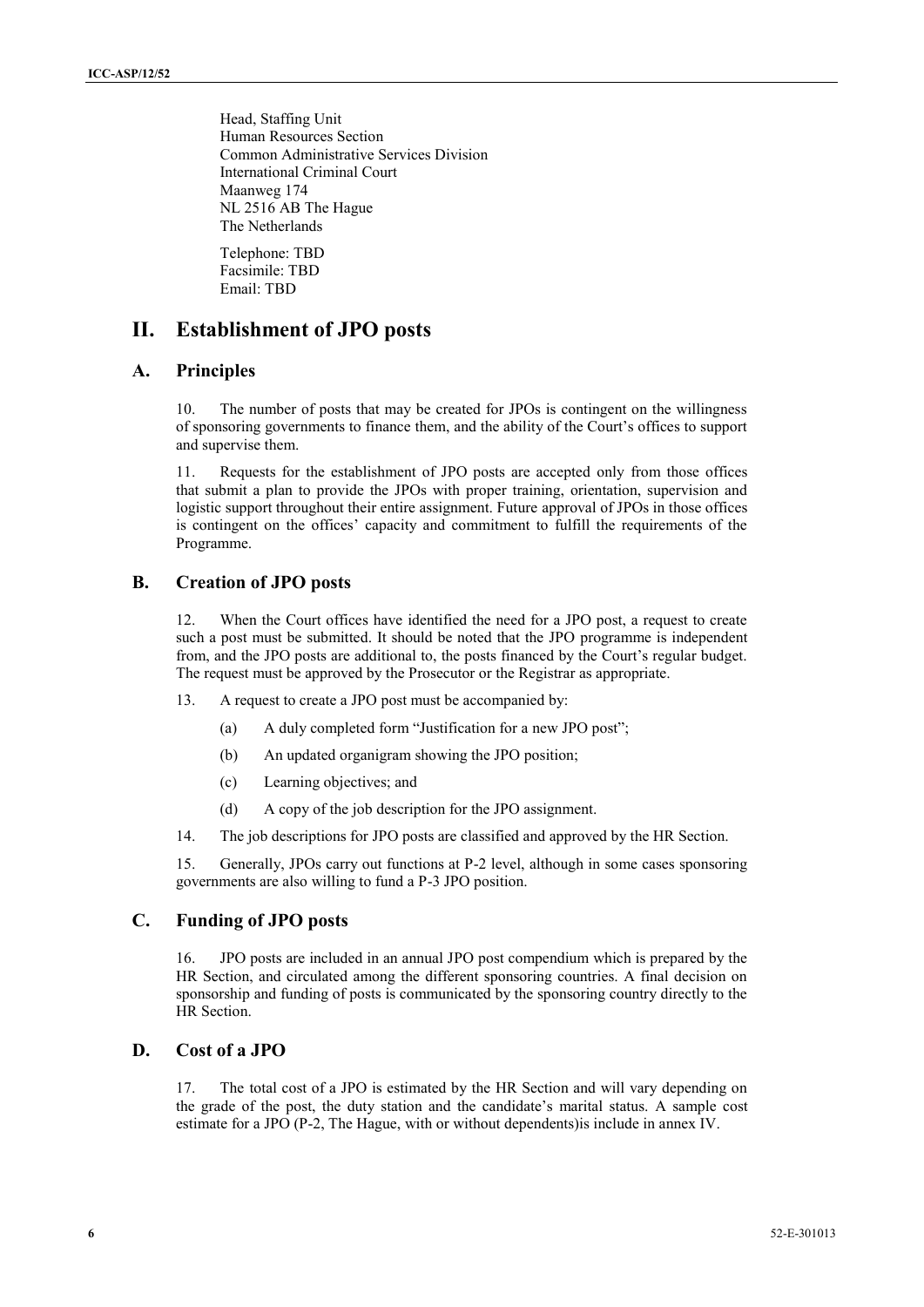### **III. Recruitment of JPOs**

#### **A. Minimum Requirements**

18. Candidates for the JPO programme are selected following a highly competitive process. In order to be considered for the programme, candidates must:

(a) usually be under 35 years of age;

(b) hold an advanced university degree (Master's degree or equivalent) or a first level university degree in a field relevant to the work of the Court;

(c) have a minimum of two years of relevant work experience with an advanced university degree or a minimum of four years with a first level university degree;

be proficient in one of the working languages of the Court, English or French; working knowledge of the other is desireable. Knowledge of another official language of the Court (Arabic, Chinese, Russian and Spanish) is considered an asset;

(e) have excellent information technology skills, including word processing, database applications, presentation software and Internet;

be able to think strategically, to express ideas clearly, to work independently and in teams, to demonstrate a sense of self-assuredness combined with cultural and gender sensitivity; and

(g) have a strong interest in the work of the Court, and a desire to work with people with different language, national and cultural backgrounds.

#### **B. Recruitment and Selection Process**

19. Lists of JPO vacancies are regularly submitted to participating governments, requesting them to select the posts they wish to sponsor through the assignment of a JPO. The sponsoring governments select the posts which are of interest to them in accordance with their budget, policies and priorities. Once a sponsoring government confirms its willingness to fund a specific JPO post, it then initiates its own recruitment search and preselection process.

20. Candidates must apply directly to their respective government's authorities. Direct applications to the Court from interested candidates will not be accepted.

21. The sponsoring government checks the candidates' academic qualifications and work experience, tests for languages, conducts interviews and obtains references. Upon completion of this process, the sponsoring government submits its nomination(s) to the Court. These nominations are evaluated by the Court (the supervisor of the JPO post and the HR focal point for the JPO programme). If more than one candidate is submitted by a sponsoring government for a specific post, a selection process will take place in accordance with the stipulations specified in the MOU with each sponsoring government. The final selection decision lies with the Court.

22. The selection of a JPO candidate will be approved by the Prosecutor or Registrar as appropriate.

23. Once a JPO candidate has been selected for a particular JPO post, the sponsoring government is informed accordingly and the appointment procedures are initiated as soon as the necessary funds are made available by the sponsoring government.

### **IV. Conditions of Appointment**

#### **A. Offers of Appointment**

24. The grade on appointment is determined by the level of the post according to the *Guidelines for determination of grade and step on recruitment and selection in the professional and higher and general services categories*. This takes into account the nature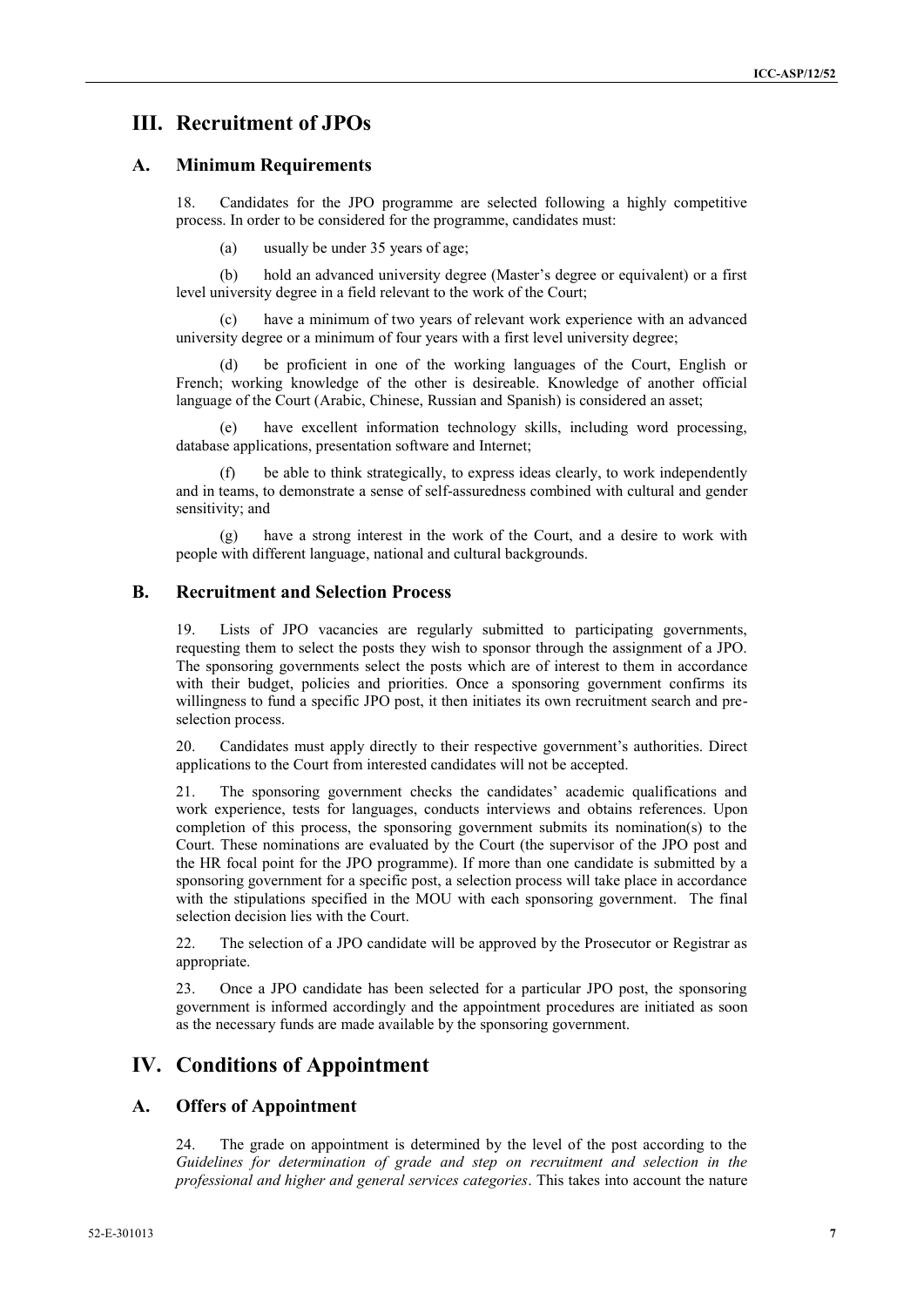of the work as well as the high level of qualifications demanded from JPO candidates, including relevant work experience.

25. JPO assignments are normally for two years. JPOs are offered initial fixed-term appointments for one year. Subject to fully satisfactory performance and the agreement of the sponsoring government, such appointments can be extended for a second year.

Under special circumstances, an additional one-year extension may be considered by the sponsoring government.

26. Subject to fully satisfactory performance, JPOs are awarded within-grade increments in accordance with the Staff Rules and Staff Regulations of the International Criminal Court.

#### **B. Medical Clearance**

27. The offer of appointment is subject to medical clearance granted by the Court's Medical Officer. After validation of the medical report based on a full medical examination and tests, the Medical Officer shall transmit the clearance to the HR Section. Under no circumstances shall a selected candidate take up duties before receipt by the HR Section of the required medical clearance.

#### **C. Security Vetting**

28. The offer of appointment is subject to security clearance granted by the Security and Safety Section. The offer of appointment is issued upon successful completion of a preemployment personnel security vetting process.

#### **D. Visa**

29. The Court arranges visas (if applicable) and provides official travel documents (i.e. United Nations Laissez-Passer) for JPOs to work on their respective assignments.

### **V. Conditions of service**

#### **A. Contractual Status**

30. JPOs will be staff members of the Court under fixed-term appointments for the duration of their assignment and in accordance with the Staff Rules and Staff Regulations of the International Criminal Court.

31. JPOs are administered by the HR Section.

#### **B. Entitlements and Benefits**

32. Before joining the Court, JPOs will be informed by the HR Section of their entitlements and benefits.

#### **C. Participation in the Pension Fund**

33. A JPO participates in the United Nations Joint Staff Pension Fund (UNJSPF), save as otherwise indicated in the MOU between the sponsoring government and the Court. The purpose of the participation in the UNJSPF is not merely with a view to accumulating retirement benefits, but also to provide the JPO with insurance against temporary or permanent disability and, in the case of death, to provide his or her dependants with the allowances stipulated in the UNJSPF rules and regulations in the case of death of a participant. Detailed information about the UNJSPF is available at www.unjspf.org.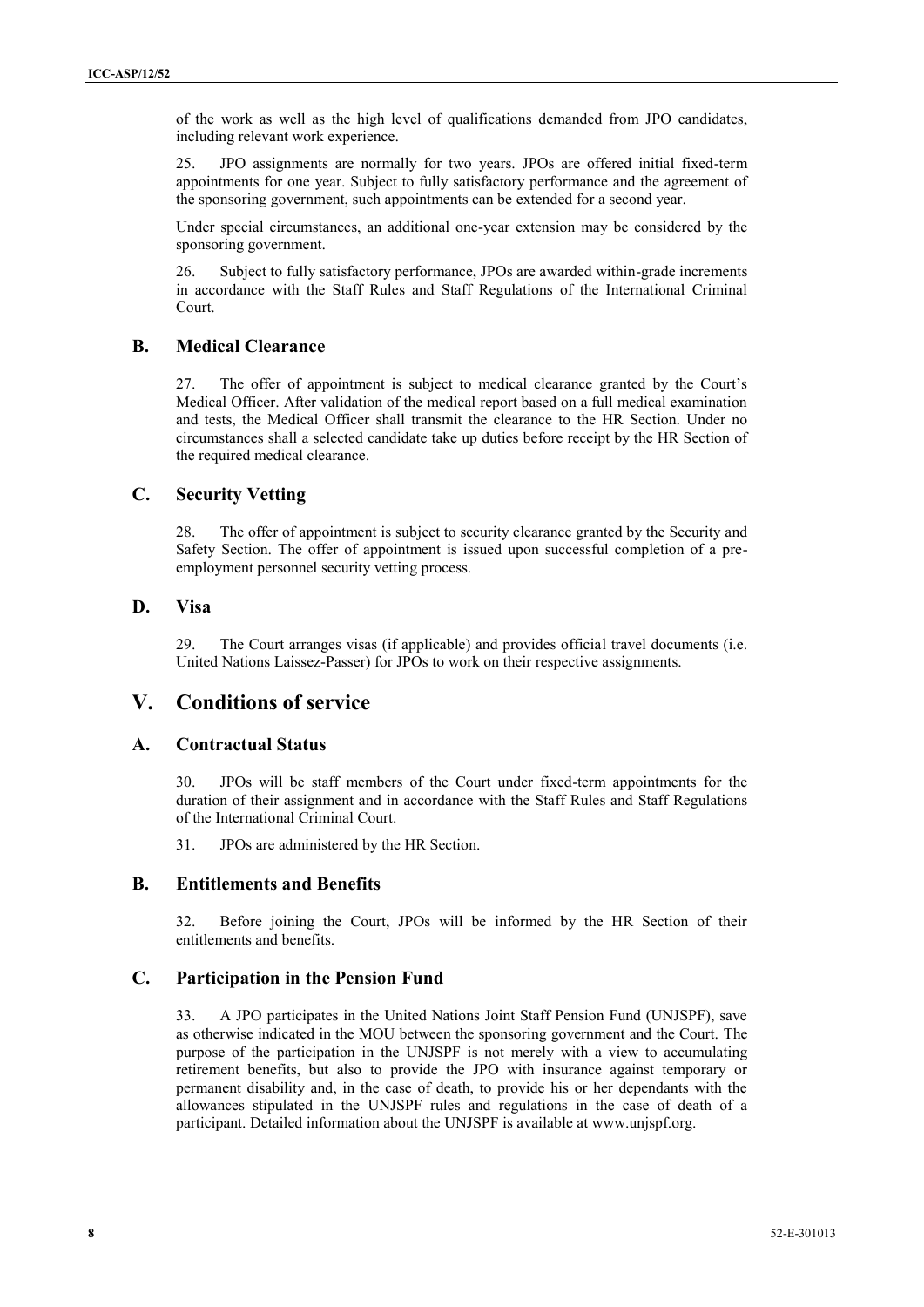#### **D. Disciplinary Measures**

34. JPOs are governed by the same disciplinary measures and procedures applicable to all staff members of the Court.

#### **E. Separation from Service**

35. The administration of a JPO's end of assignment will be handled in accordance with the provisions applicable for internationally recruited staff on separation from service.

36. JPOs should have a debriefing/discussion with their respective supervisors and the JPO focal point in the HR Section in order to evaluate the programme and their experience as JPOs.

## **VI. Supervision, orientation and training**

#### **A. Supervision and performance evaluation**

37. It is of utmost importance that JPOs receive quality supervision/coaching and performance feedback from the beginning of their assignment in order to develop professionally and to enhance their career opportunities. This should ensure their full integration, operational effectiveness and continued learning.

38. Every JPO will be assigned an immediate supervisor who will be required to guide and assist the young professional as necessary. A JPO's first level supervisor will normally be the first reporting officer as per the organigram of the office or the job description. The Head of the office would normally be the second level supervisor and ultimately be responsible for the JPO's supervision.

39. Supervisors need to regularly monitor the performance of JPOs. JPOs are appraised using the same performance appraisal system (PAS) as is used for other Court staff and are subject to the same timetable for performance monitoring and evaluation.

40. The objectives of the system are to define tasks aligned with the job description, share performance expectations and identify training and development objectives. The system stimulates discussions between the JPO and the supervisor with regard to duties, responsibilities and performance. Performance discussions are held systematically, and a performance evaluation report is completed at the end of the appraisal period.

41. If requested, and with the agreement of the JPO, a copy of the performance evaluation report may be shared with the sponsoring government for information and reference purposes.

#### **B. Orientation**

42. At the beginning of the assignment, JPOs participate in a specifically designed orientation process where they become familiar with the Court's operations and business culture so that they can integrate into their work teams smoothly and efficiently. They also receive orientation and briefing with regard to living conditions at the duty station.

43. The orientation/briefing programme should include, *inter alia*:

- (a) briefing on the Court's work programmes and structure;
- (b) briefing on the conduct and responsibilities of international civil servants;
- (c) substantive briefing on the area to which the JPO will be assigned;
- (d) briefing on the living conditions in the Netherlands; and

(e) briefing on the JPO programme's general procedures, administrative arrangements and entitlements.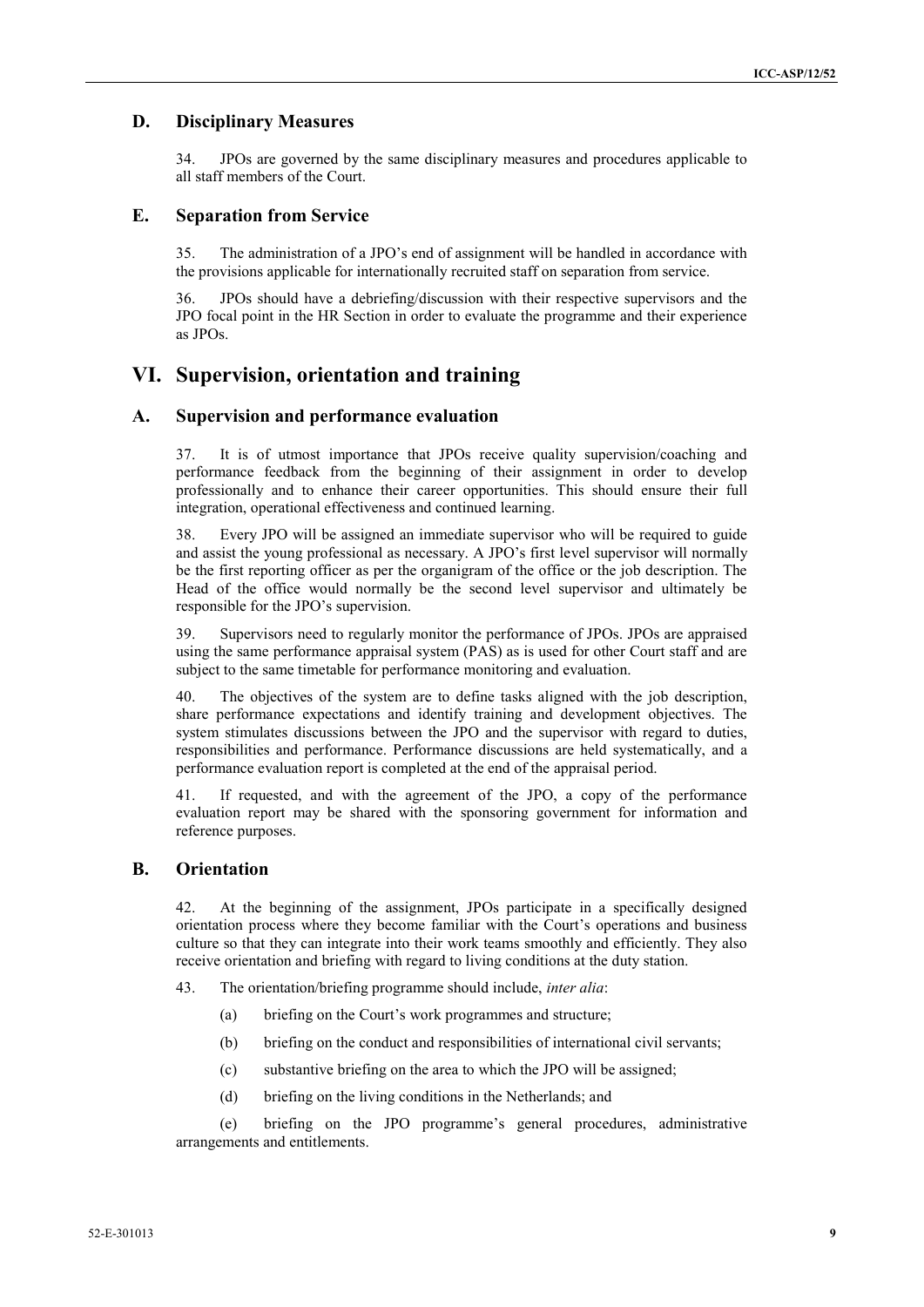### **C. Training**

44. Most sponsoring governments foresee a yearly training budget that can be used for learning activities for professional development purposes. At the beginning of the assignment, JPOs should discuss with their direct supervisors their background and expertise in relation to the duties listed in the job description in order to identify training needs. Based on this discussion, a training plan outlining specific training goals and the methods by which to achieve them should be prepared. This should be reflected in the performance appraisal form.

45. Up to ten days of study leave per year may be granted by the supervisor to attend those training activities.

### **VII. Financial management**

46. In accordance with the MOU between the Court and the sponsoring government on the JPO Programme, the respective sponsoring government shall provide the Court with the funds necessary to enable it to meet the costs of the recruitment, appointment and administration of JPOs.

47. The Court prepares and forwards cost estimates for the duration of the assignment of each JPO to the sponsoring government when the candidate's Offer of Appointment is issued. The cost estimates reflect the costs of a one-year appointment, and are forwarded to the sponsoring government with a request for payment. A sample costing sheet is attached in annex IV.

48. Payments of the estimated amount for the first, second and third year respectively shall be made to the Court by the sponsoring government within one month of the date that a candidate has been accepted by the Court, the Offer of Appointment has been accepted by the candidate, a tentative entry-on-duty date has been established, and the sponsoring government has been so notified by the Court. Amended payment schedules may be specified, at the request of the sponsoring government in the MOU. However, the Court will not issue a Letter of Appointment unless the funds have been received from the sponsoring government.

49. For extensions beyond the first year, the Court will forward new cost estimates to the respective sponsoring government. Upon receipt of the cost estimates the sponsoring government will transfer the relevant funds in accordance with the payment schedule agreed upon in the MOU.

50. The Court is committed to administering the accounts for the funds in accordance with its Financial Rules and Regulations and other applicable rules, procedures and practices. The funds are subject to internal and external auditing procedures in accordance with applicable Rules and Regulations of the Court.

51. The standard administrative overhead applied by participating organisations for the JPO programme is 12 per cent of annual expenditures. The overhead costs will cover all expenses of the Court for work-space, computer equipment, telephone, medical services, and similar administrative costs. They also include coverage for staff costs that the Court will incur to run and administer the JPO programme (e.g. programme managers' time, recruitment, staff administration).

## **VIII. Subsequent employment of former JPOs**

52. In some organizations that employ JPOs, the latter are considered "internal" candidates for the purpose of applying for subsequent appointments on established or temporary positions. In other organizations, they are considered "external" candidates. As the Court's vacancies are advertised for both internal and external candidates at the same time, this distinction is not required in the Court. Rather, former JPOs who would like to apply for either established posts or positions funded from GTA following their JPO assignment will be given the same consideration as any other candidate through a competitive selection process in accordance with the Court's recruitment guidelines.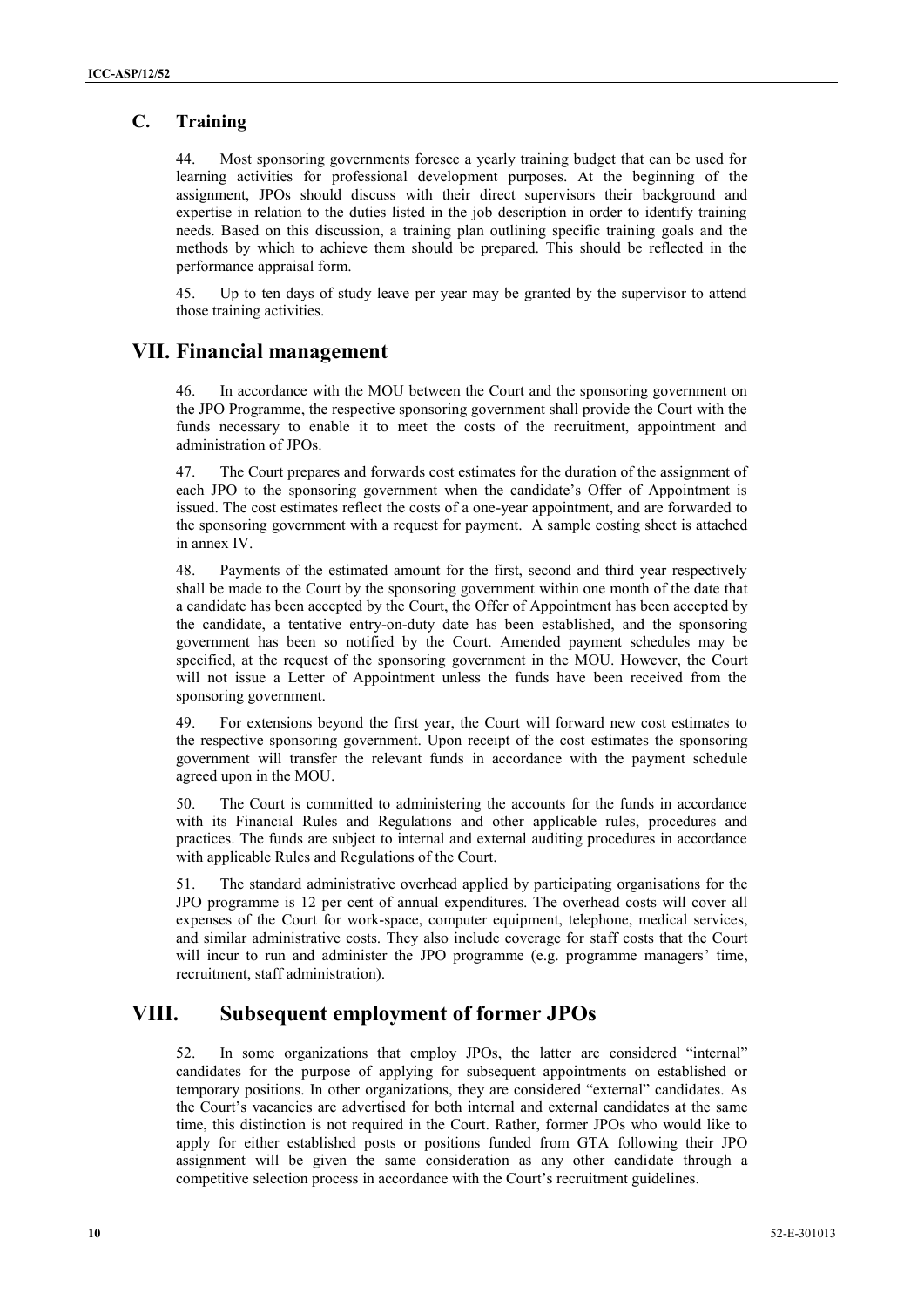53. In accordance with its usual practice, the Court undertakes all recruitments giving the highest consideration to the need to improve geographical representation of non- and under-represented States Parties. This approach will also be followed whenever former JPOs apply for positions.

54. The Court notes that some international organizations require a break-in-service period between the end of a JPO assignment and the start of the former JPO's new appointment, while others do not insist on this. The Court takes the view that it is more cost-efficient to follow the latter approach. In such case, the JPO and any dependant(s) will be granted travel back to his or her home country (paid by the sponsoring country) and travel to return to The Hague (paid by the Court); relocation and installation expenses will not be paid again, as these were already paid at the start of the JPO assignment.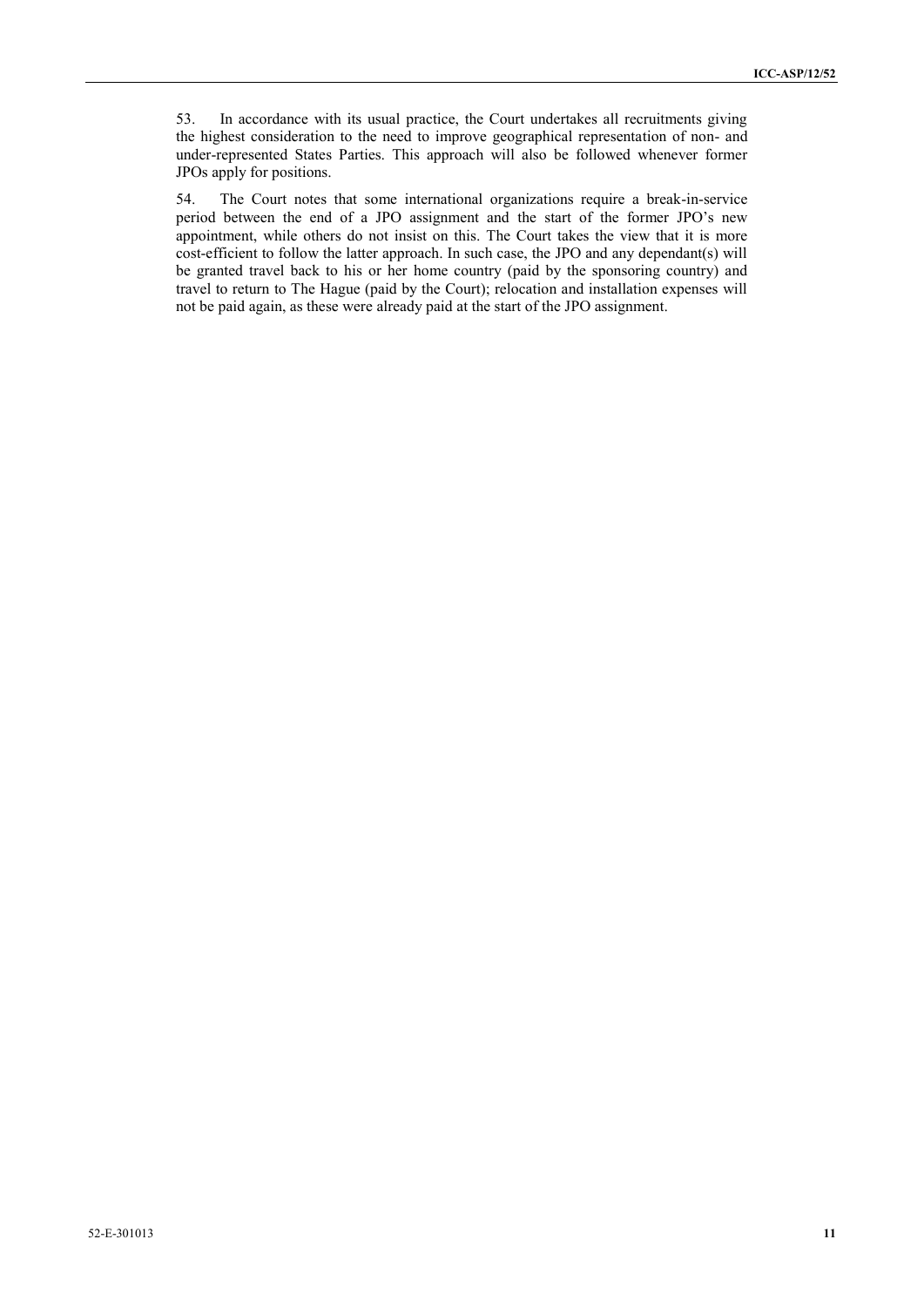## **Annex II**

## **Junior Professional Officer (JPO) Request Form**

Please use the attached **Assignment and Candidate Profile** form to request a JPO for your office. Any abbreviations should be spelt out in full. The attached Assignment and Candidate Profile form should be specific and comprehensive and be no longer than three pages. The duly signed, completed original form, its scanned version as well as the Word version should be sent to:

Focal point on JPO programme Staffing Unit/Human Resources Section E-mail: applications@icc-cpi.int Telephone: 070 515 8900

JPO requests will only be considered if the following are attached:

- an updated organigram showing the JPO position; and
- a job description.

Once the request has been submitted with all the necessary attachments and signatures, it will be made known to donors three times a year (mid-January, mid-May and early October):

The attached Assignment and Candidate Profile will be automatically removed from our records one year following its submission to HR Section. Should you still require a JPO after this time period has elapsed, you will need to re-submit the JPO request form.

The hiring Sections at the Court are kindly requested not to contact sponsoring governments directly about their JPO request.

Important points to note:

Submission of this form does not guarantee that a sponsoring government will express interest in funding a JPO for this opportunity.

Once a sponsoring government has expressed interest in funding a JPO, the recruitment process will begin. The recruitment timelines will vary and could take up to nine months.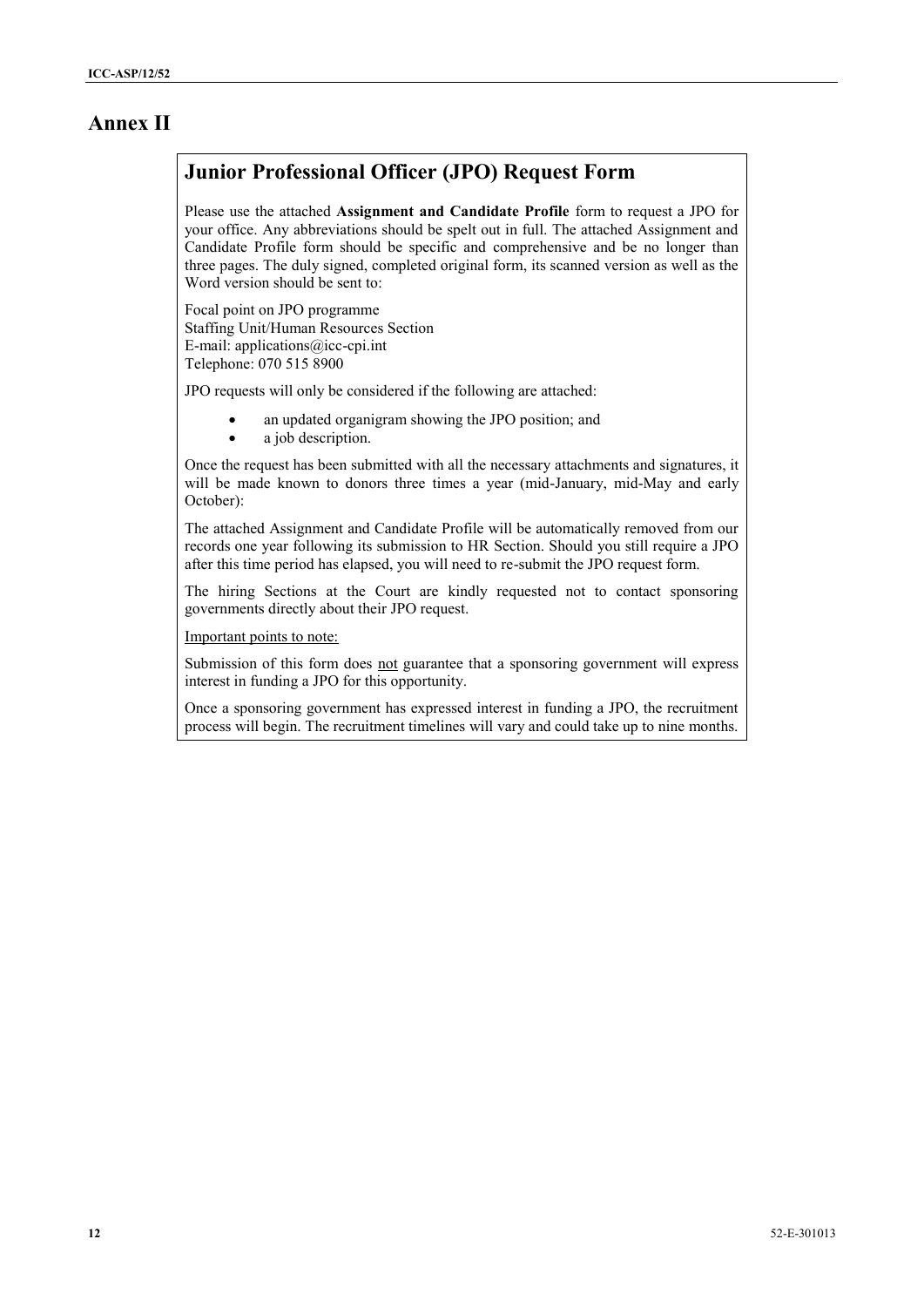#### Cour Pénale **Internationale**

**International** Criminal Court

| Junior Professional Officer - Assignment and Candidate Profile Form                                                                                                                                                                          |                                            |                                                                                                        |  |  |  |  |  |  |
|----------------------------------------------------------------------------------------------------------------------------------------------------------------------------------------------------------------------------------------------|--------------------------------------------|--------------------------------------------------------------------------------------------------------|--|--|--|--|--|--|
| PART I: INFORMATION ABOUT THE ASSIGNMENT                                                                                                                                                                                                     |                                            |                                                                                                        |  |  |  |  |  |  |
| Title (Indicate functional title)                                                                                                                                                                                                            |                                            | <b>Duty Station:</b>                                                                                   |  |  |  |  |  |  |
|                                                                                                                                                                                                                                              |                                            | [Select Duty Station]                                                                                  |  |  |  |  |  |  |
| <b>Organ</b> [Organ]                                                                                                                                                                                                                         | <b>Section</b> [ <i>Indicate Section</i> ] |                                                                                                        |  |  |  |  |  |  |
|                                                                                                                                                                                                                                              |                                            |                                                                                                        |  |  |  |  |  |  |
| Objective of the ICC office:                                                                                                                                                                                                                 |                                            |                                                                                                        |  |  |  |  |  |  |
|                                                                                                                                                                                                                                              |                                            |                                                                                                        |  |  |  |  |  |  |
| <b>Assignment Summary:</b><br>(Please give a summary of the assignment. This information will be sent to all donors to inform<br>them about the assignment)                                                                                  |                                            |                                                                                                        |  |  |  |  |  |  |
|                                                                                                                                                                                                                                              |                                            |                                                                                                        |  |  |  |  |  |  |
| <b>Duties, Responsibilities and Output expectations</b><br>(Please include percentages for each duty. Describe briefly the main tasks specific to this<br>assignment and output expectations during the first and second year of assignment) |                                            |                                                                                                        |  |  |  |  |  |  |
|                                                                                                                                                                                                                                              |                                            |                                                                                                        |  |  |  |  |  |  |
| Supervisor: (Indicate name, title)                                                                                                                                                                                                           |                                            |                                                                                                        |  |  |  |  |  |  |
| Name                                                                                                                                                                                                                                         |                                            | <b>Job Title</b>                                                                                       |  |  |  |  |  |  |
| <b>PART II: CANDIDATE PROFILE</b>                                                                                                                                                                                                            |                                            |                                                                                                        |  |  |  |  |  |  |
| <b>Qualifications and Experience</b>                                                                                                                                                                                                         |                                            |                                                                                                        |  |  |  |  |  |  |
|                                                                                                                                                                                                                                              |                                            |                                                                                                        |  |  |  |  |  |  |
| if applicable)                                                                                                                                                                                                                               |                                            | Education: (Indicate Master's degree or equivalent in specified discipline, and desired emphasis,      |  |  |  |  |  |  |
| Minimum:                                                                                                                                                                                                                                     |                                            | Desirable:                                                                                             |  |  |  |  |  |  |
|                                                                                                                                                                                                                                              |                                            | <b>Work experience:</b> (Indicate the desired work experience in key areas, at least two years)        |  |  |  |  |  |  |
| Minimum:                                                                                                                                                                                                                                     |                                            | Desirable:                                                                                             |  |  |  |  |  |  |
|                                                                                                                                                                                                                                              |                                            | Skills required for the assignment: (Indicate technical knowledge, professional/language skills)       |  |  |  |  |  |  |
| Minimum:                                                                                                                                                                                                                                     |                                            | Desirable:                                                                                             |  |  |  |  |  |  |
| <i>assignment</i> )                                                                                                                                                                                                                          |                                            | <b>ICC</b> competencies required for the assignment: <i>(Indicate ICC competencies relevant to the</i> |  |  |  |  |  |  |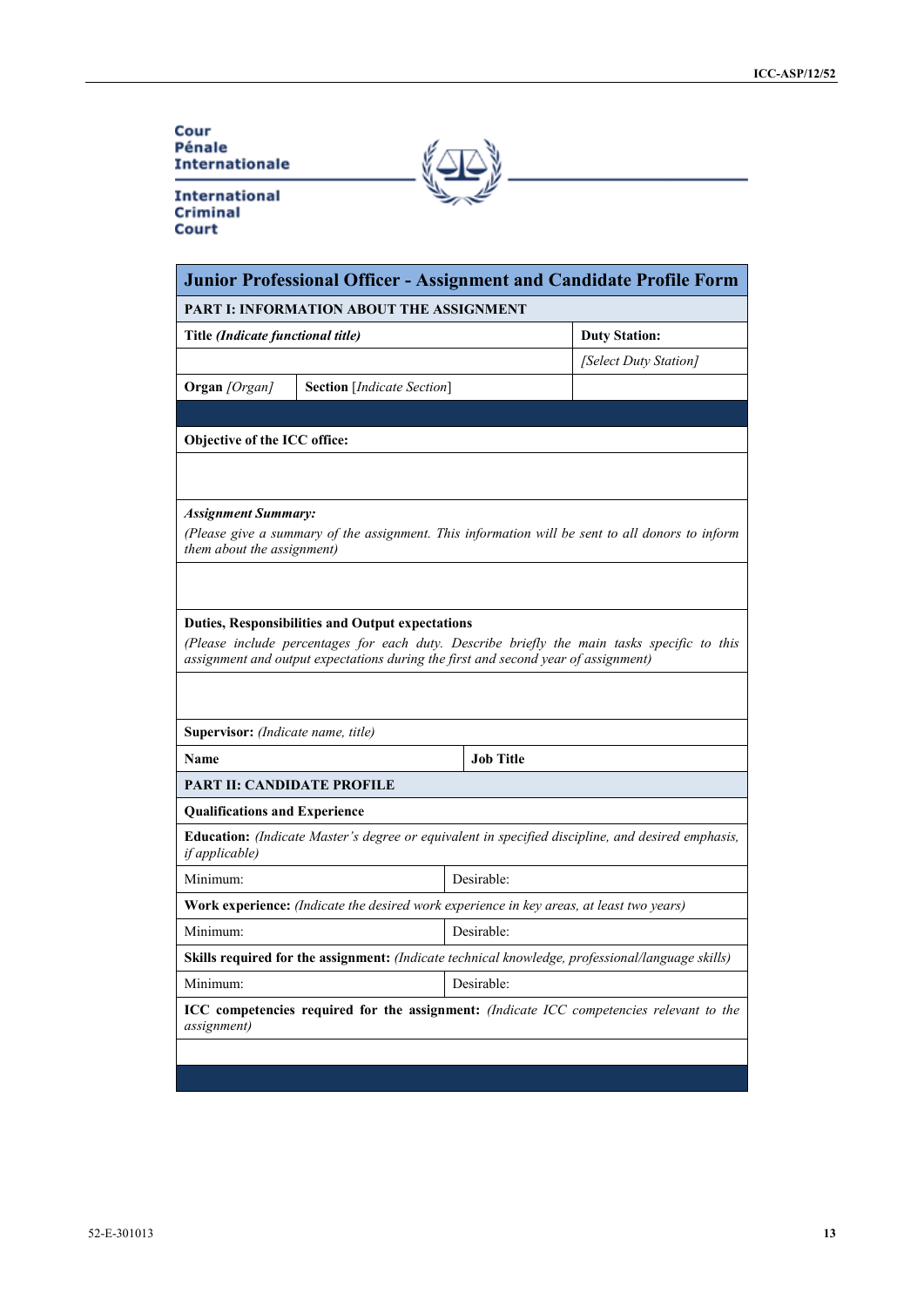Learning objectives of the JPO during this assignment

Upon completion of the assignment, the JPO will have / be able to ...

#### **Achieving the learning objectives**

|    | <b>Learning Objectives</b> | <b>Training</b><br>(Indicate)<br><b>Components</b><br>training / learning activities, based on<br>which objective can be achieved) | When? (Indicate when the activity<br>will take place) |
|----|----------------------------|------------------------------------------------------------------------------------------------------------------------------------|-------------------------------------------------------|
| ш. |                            |                                                                                                                                    |                                                       |
|    |                            |                                                                                                                                    |                                                       |
| 3. |                            |                                                                                                                                    |                                                       |
| () |                            |                                                                                                                                    |                                                       |

**The progress towards achieving the objectives will be evaluated annually by the JPO together with the first and**  second level supervisors. Achievement will be assessed against ICC's Performance Appraisal System (PAS).

Signature: **Example 3. Signature: Example 3. Signature: Date: Date: C First level supervisor Section Chief/Division Director**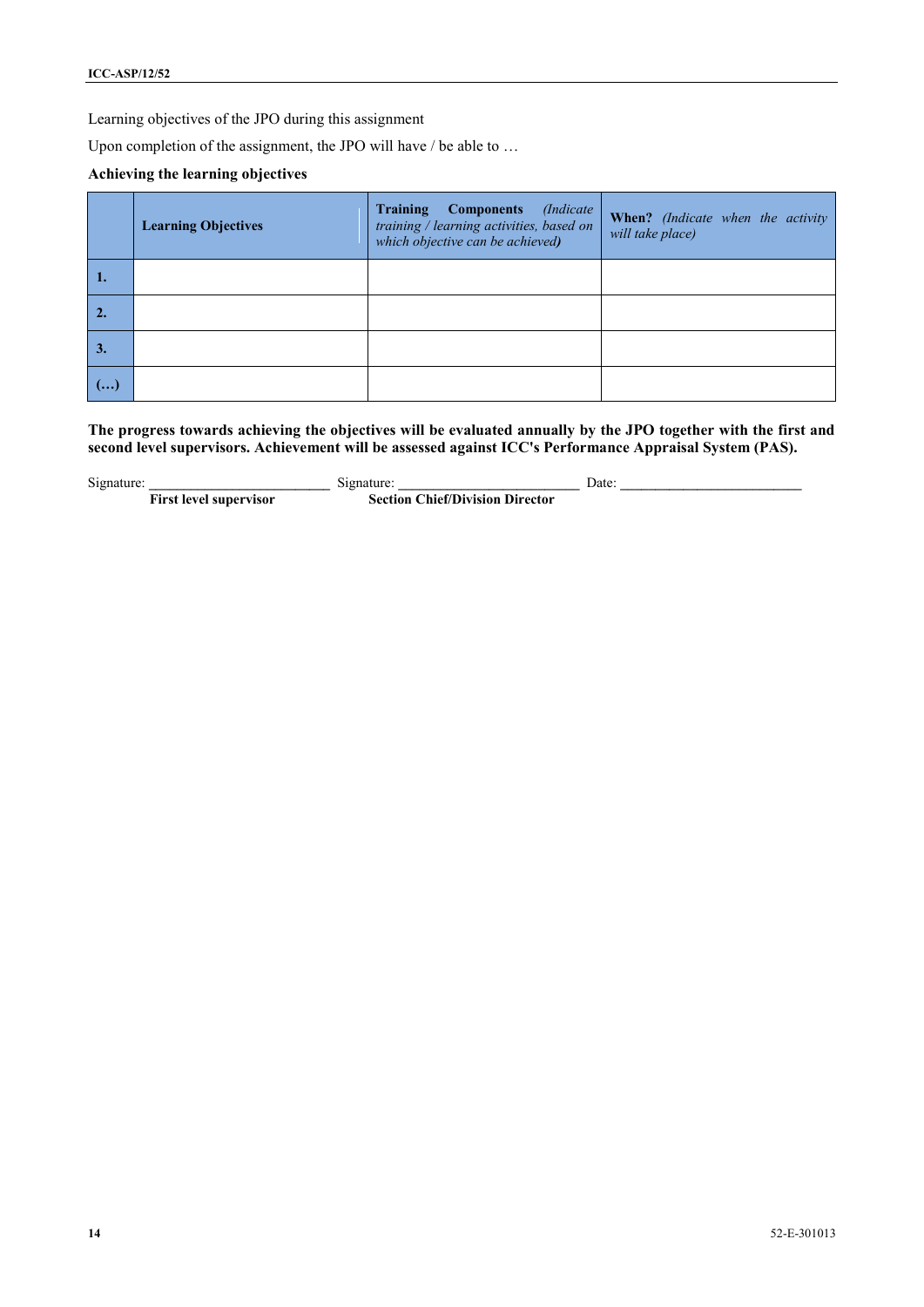### **Annex III**

## **Sample memorandum of understanding (hereafter referred to as MOU) between the International Criminal Court and the donor country concerning the provision of junior professional officers**

#### **Article 1**

The Donor Country undertakes to provide Junior Professional Officers to support the activities of the International Criminal Court in accordance with the following principles:

(a) Junior Professional Officers shall be provided in response to specific requests from the International Criminal Court, and shall be assigned to assist experts of the International Criminal Court;

Junior Professional Officers shall not be placed at the Headquarters of the International Criminal Court or its field offices in any established posts or positions funded from General Temporary Assistance (GTA);

The final decision regarding the assignment of Junior Professional Officers shall rest with the International Criminal Court;

(d) Junior Professional Officers shall, for the duration of their assignment to the International Criminal Court, be subject, as international civil servants, to the rules and regulations of the International Criminal Court, as set forth in their letters of appointment, which will be issued by the International Criminal Court;

(e) Each Junior Professional Officer, as an international civil servant, shall be expected to maintain the highest standards of honour and integrity at all times. In the performance of his/her duties, a Junior Professional Officer shall neither seek nor accept instructions from any person or entity external to the International Criminal Court or from any Government, including his/her own Government. The Junior Professional Officer also signs the International Criminal Court Confidentiality Undertaking and Oath of Office; and

The Donor Country shall be responsible for all identifiable costs pertaining to the employment of each Junior Professional Officer, as well as administrative overhead costs incurred by the Court.

#### **Article 2**

The International Criminal Court undertakes to submit to the Donor Country requests for Junior Professional Officers for which, in the opinion of the International Criminal Court, suitable candidates may be found in the Donor Country. Each request shall normally be in the form of a job description, which shall be forwarded to all countries participating in the Junior Professional Officer programme.

#### **Article 3**

The Donor Country, although not committed to the provision of any specific number of Junior Professional Officers in any given period, undertakes to make every effort to find suitable candidates for any request submitted to it in accordance with article 2 above, and to advise the International Criminal Court of the results within a reasonable period of time.

#### **Article 4**

Each Junior Professional Officer shall normally be assigned for an initial period of not more than twelve months, but this period of service may be extended by the International Criminal Court in agreement with the Donor Country.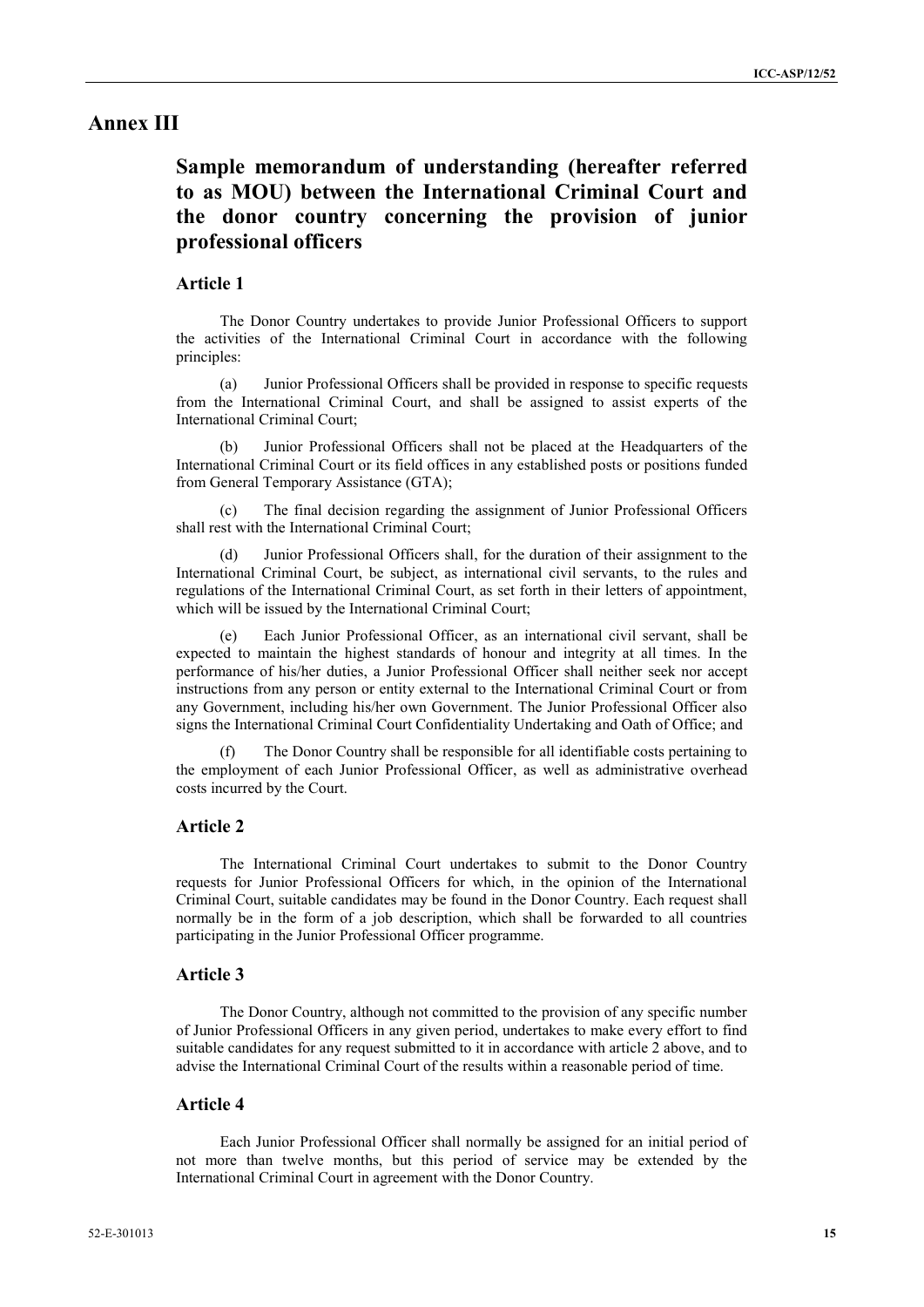### **Article 5**

The Donor Country shall provide the International Criminal Court with funds to meet all identifiable costs resulting from the employment of Junior Professional Officers under this MOU and will, on an annual basis, deposit a sum for this purpose in an account designated by the International Criminal Court (*insert account number*). Such deposit shall be in freely convertible currency. Prior to the appointment of a Junior Professional Officer or the extension of his/her assignment, an estimate of costs shall be sent to the Donor Country. Payment shall be made within *(specify period*). No appointment shall be made until after the Donor Country has acknowledged receipt of the estimate and unless the costs thus estimated are covered by the amount deposited by the Donor Country. All deposits to and payments from the account in currencies other than US dollars will be made on the basis of the International Criminal Court's rate of exchange in effect on the date of payment. Should the sum deposited annually by the Donor Country be greater than the total amount actually expended by the Organization during a given year, the residual and uncommitted amount shall be carried over to the next year.

#### **Article 6**

The International Criminal Court shall from this account meet all expenses connected with the assignment of the Junior Professional Officers, which include:

- (a) Salaries and allowances;
- (b) Transportation to and from the duty station and related costs and allowances;

(c) Travel costs within the country or area of assignment agreed by the Donor Country;

(d) Travel to and from the duty station for dependents and related costs and allowances;

(e) Insurance of the Junior Professional Officer against sickness, disability and death as well as contributions to the International Criminal Court Joint Staff Pension Fund payable by the employing organization;

(f) An annual allowance for training and training-related travel;

(g) Prescribed entitlements on separation from employment by the International Criminal Court;

Any other identifiable but unforeseen expenses payable in accordance with the International Criminal Court Staff Regulations and Staff Rules and/or the terms of appointment of the Junior Professional Officers; and

Twelve per cent or such greater percentage as may subsequently be agreed of the total identifiable costs to cover administrative expenses for the International Criminal Court.

#### **Article 7**

Annually, as soon as audited accounts are available, and not later than 31 May, the International Criminal Court will submit to the Donor Country a statement of the financial position of the account as at 31 December of the preceding year.

#### **Article 8**

On termination of the MOU, the International Criminal Court will refund to the Donor Country any uncommitted credit balance remaining in the trust fund account, and the Donor Country will remit any amount due pursuant to article 6 above.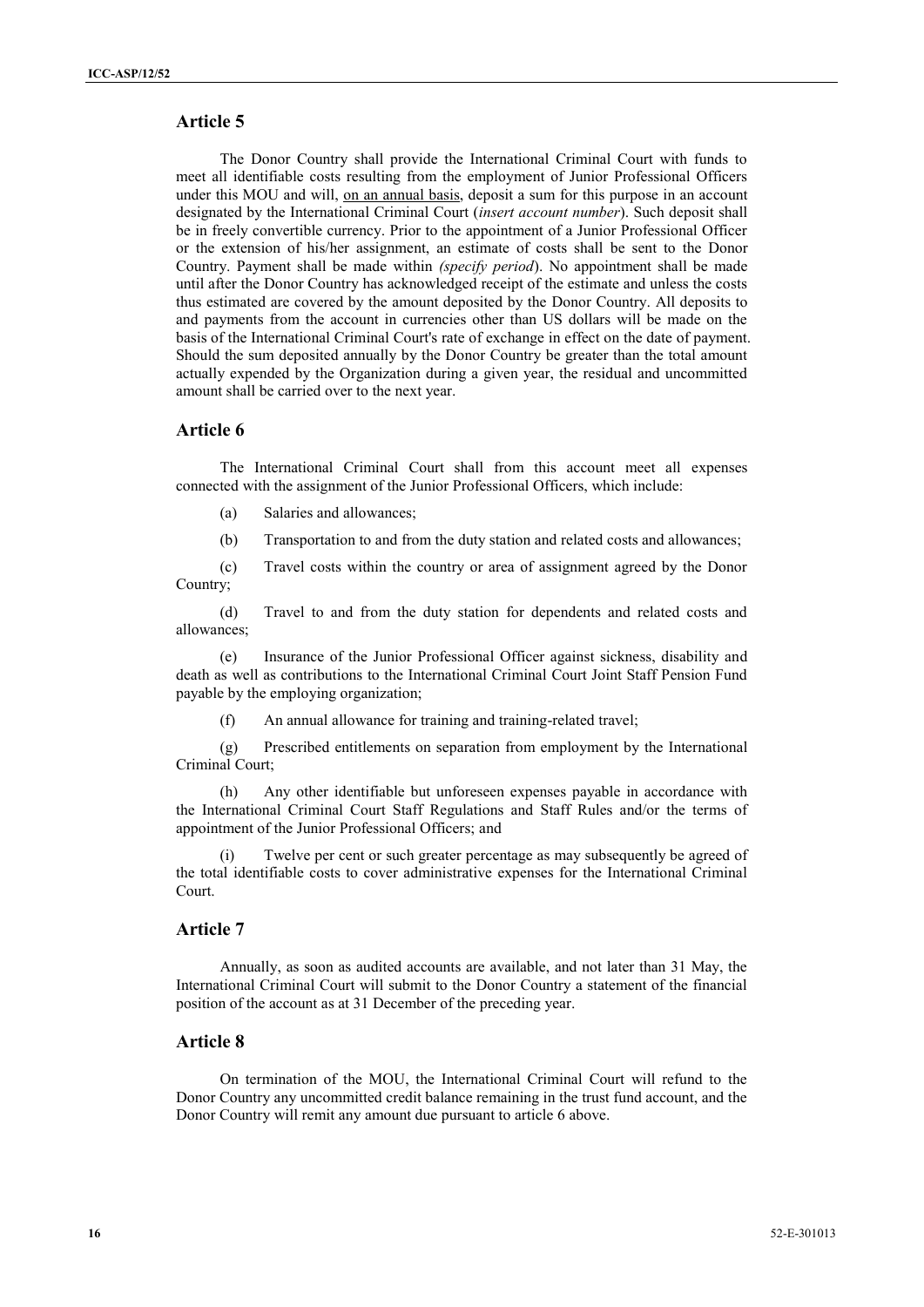### **Article 9**

In a Letter of Appointment to be given to the Junior Professional Officer, the International Criminal Court will describe the conditions of service in full detail.

#### **Article 10**

This MOU shall enter into force on the day of its signature.

#### **Article 11**

This MOU shall remain in force until terminated by the giving of three months' notice in writing, either by the International Criminal Court or the Donor Country. Notwithstanding such termination, the obligations of the International Criminal Court and of the Donor Country shall continue for the duration of any subsisting Junior Professional Officer appointment made pursuant to this MOU.

IN WITNESS WHEREOF the respective representatives of the International Criminal Court and of the Donor Country have signed this MOU on the day of signature.

FOR THE INTERNATIONAL CRIMINAL COURT FOR THE DONOR COUNTRY

Signature: Signature: **Signature**: **Signature**:

Date: **Date: Date: Date: Date: Date: Date: Date: Date: Date: Date: Date: Date: D**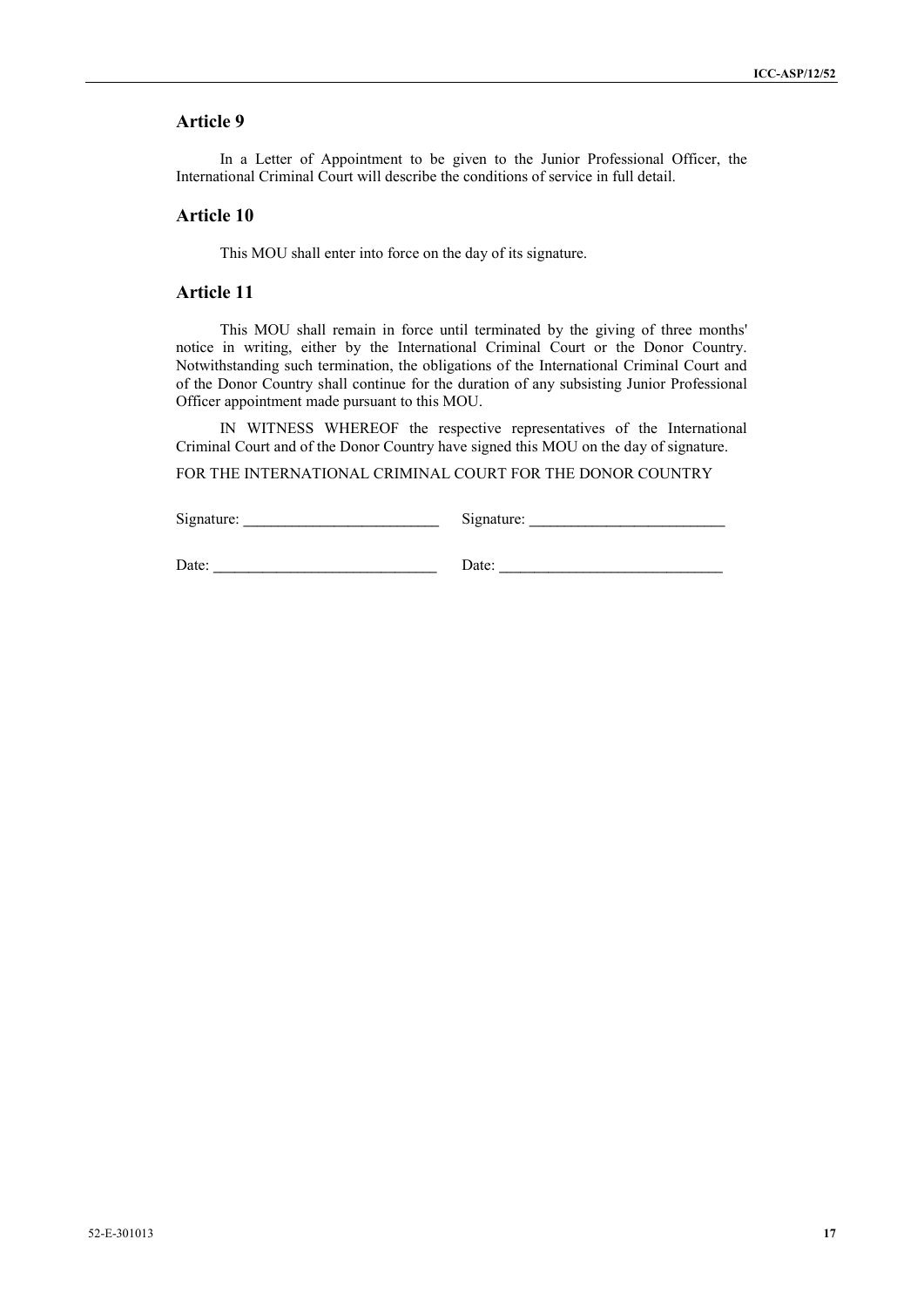# **Annex IV**

|                                                                                                                             |                                   |                    |                        | Cost Estimate for Junior Professional Officer (single rate) |              |              |
|-----------------------------------------------------------------------------------------------------------------------------|-----------------------------------|--------------------|------------------------|-------------------------------------------------------------|--------------|--------------|
| Name                                                                                                                        | <b>ICC JPO</b>                    |                    |                        |                                                             |              |              |
| Costing Year                                                                                                                | 1st & 2nd year                    |                    | 01-Apr-13 to 31-Mar-14 |                                                             |              |              |
| Duty Station                                                                                                                | Den Haag                          |                    |                        |                                                             |              |              |
| Non-Family Duty Station                                                                                                     | <b>NA</b>                         |                    |                        |                                                             |              |              |
| Contract                                                                                                                    | <b>Fixed Term</b>                 |                    |                        |                                                             |              |              |
| Estimated Entry On Duty                                                                                                     | 01-Apr-13                         |                    |                        |                                                             |              |              |
| Sponsoring Government                                                                                                       | Italy                             |                    |                        |                                                             |              |              |
| Grade / Step                                                                                                                | First Year:                       |                    | $P-2/3$                |                                                             | Second Year: | $P-2/4$      |
| <b>Maritial Status</b>                                                                                                      | Single                            |                    |                        |                                                             |              |              |
| Dependent Spouse                                                                                                            | No                                |                    |                        |                                                             |              |              |
| Dependent Children                                                                                                          | No                                |                    |                        |                                                             |              |              |
|                                                                                                                             |                                   |                    |                        |                                                             |              |              |
| 1. Salary and Allowances (per Annum in EUR)                                                                                 |                                   |                    |                        | <b>1ST YEAR</b>                                             | 2ND YEAR     | <b>TOTAL</b> |
| Net Base Salary                                                                                                             |                                   |                    |                        | €38,442.00                                                  | €39,368.00   | €77,810.00   |
| Post Adjustment                                                                                                             |                                   |                    | 50.30%                 | €19,336.00                                                  | €19,802.00   | €39,138.00   |
| Mobility / Hardship / Non-removal Allowances                                                                                |                                   |                    |                        | €1,683.45                                                   | €1,683.45    | €3,366.90    |
| Assignment Grant:                                                                                                           |                                   |                    |                        |                                                             |              |              |
| Lump sum                                                                                                                    |                                   |                    |                        | €4,357.00                                                   | €0.00        | €4,357.00    |
| DSA - Staff Member 30 Days DSA                                                                                              |                                   |                    | €272.00                | €8,160.00                                                   | €0.00        | €8,160.00    |
| DSA - Dependants 30 days 1/2 rate                                                                                           |                                   |                    |                        | €0.00                                                       | €0.00        | €0.00        |
| Dependency Allowance                                                                                                        |                                   |                    |                        | €0.00                                                       | €0.00        | €0.00        |
| Rental Subsidy (historical average)                                                                                         |                                   |                    |                        | €0.00                                                       | €0.00        | €0.00        |
| Medical and Dental Insurance Subsidy:                                                                                       |                                   |                    |                        |                                                             |              |              |
| <b>Staff Member</b>                                                                                                         |                                   | Vanbreda           |                        | €1,211.04                                                   | €1,240.20    | €2,451.24    |
| <b>Repatriation Grant</b>                                                                                                   |                                   |                    |                        | €1,674.09                                                   | €1,674.09    | €3,348.18    |
| <b>Education Grant and Education Grant Travel</b>                                                                           |                                   |                    |                        | €0.00                                                       | €0.00        | €0.00        |
| Additional Hardship Allowance                                                                                               |                                   |                    |                        | €0.00                                                       | €0.00        | €0.00        |
|                                                                                                                             |                                   |                    |                        |                                                             |              |              |
| Danger Pay                                                                                                                  |                                   | Not Applicable     |                        | €0.00                                                       | €0.00        | €0.00        |
| Allowable Residential Security Expenses                                                                                     |                                   |                    |                        | €0.00                                                       | €0.00        | €0.00        |
|                                                                                                                             |                                   |                    |                        |                                                             |              |              |
| Rest and Recuperation Travel / Procurement Trips                                                                            |                                   |                    |                        | €0.00                                                       | €0.00        | €0.00        |
| Training                                                                                                                    |                                   |                    |                        | €1,500.00                                                   | €1,500.00    | €3,000.00    |
| Contingency                                                                                                                 |                                   |                    |                        | €783.00                                                     | €783.00      | €1,566.00    |
| 2. Duty - related Travel/Training Allocation (DTTA)                                                                         |                                   |                    |                        | €3,132.00                                                   | €3,132.00    | €6,264.00    |
|                                                                                                                             |                                   |                    |                        |                                                             |              |              |
| 3. Appendix D of the Staff Rules                                                                                            |                                   |                    |                        |                                                             |              |              |
| 2% of Pensionable Remuneration                                                                                              |                                   |                    |                        | €1,057.44                                                   | €1,084.92    | €2,142.36    |
|                                                                                                                             |                                   |                    |                        |                                                             |              |              |
| 4. UNDP Contribution to UN Joint Staff Pension Fund                                                                         |                                   |                    |                        |                                                             |              |              |
| 15.8% of Pensionable Remuneration                                                                                           |                                   | Applicable:        | 0                      | €6,297.72                                                   | €6,463.80    | €12,761.52   |
|                                                                                                                             |                                   |                    | Sub-Total:             | €87,633.74                                                  | €76,731.46   | €164,365.20  |
|                                                                                                                             |                                   |                    |                        |                                                             |              |              |
| 5. Travel Expenses and Shipment of Personal Effects                                                                         |                                   |                    |                        |                                                             |              |              |
| <b>Appointment Travel</b>                                                                                                   |                                   |                    |                        |                                                             |              |              |
| <b>Staff Member</b>                                                                                                         |                                   |                    |                        | €800.00                                                     | €0.00        | €800.00      |
|                                                                                                                             |                                   |                    |                        |                                                             |              |              |
| Dependents                                                                                                                  |                                   |                    |                        | €0.00                                                       | €0.00        | €0.00        |
| <b>Induction Course</b>                                                                                                     |                                   |                    |                        | €0.00                                                       | €0.00        | €0.00        |
| <b>Briefing JPO SC</b>                                                                                                      |                                   |                    |                        | €269.35                                                     | €0.00        | €269.35      |
| Terminal and other expenses                                                                                                 |                                   |                    |                        | €120.00                                                     | €0.00        | €120.00      |
| Shipment / Insurance (Initial Appointment Relocation Grant)                                                                 |                                   |                    |                        | €2,698.00                                                   | €0.00        | €2,698.00    |
| <b>Repatriation Travel</b>                                                                                                  |                                   |                    |                        |                                                             |              |              |
| Staff Member                                                                                                                |                                   |                    |                        | €0.00                                                       | €800.00      | €800.00      |
| Dependents                                                                                                                  |                                   |                    |                        | €0.00                                                       | €0.00        | €0.00        |
| Terminal and other expenses                                                                                                 |                                   |                    |                        | €0.00                                                       | €120.00      | €120.00      |
| Shipment / Insurance (Initial Appointment Relocation Grant)                                                                 |                                   |                    |                        | €0.00                                                       | €2,698.00    | €2,698.00    |
| Home Leave / Family Visit Travel (Not applicable 1st and 2nd Year)                                                          |                                   |                    |                        |                                                             |              |              |
| <b>Staff Member</b>                                                                                                         |                                   |                    |                        | €0.00                                                       | €0.00        | €0.00        |
| Dependents                                                                                                                  |                                   |                    |                        | €0.00                                                       | €0.00        | €0.00        |
| Terminal and other expenses                                                                                                 |                                   |                    |                        | €0.00                                                       | €0.00        | €0.00        |
|                                                                                                                             |                                   |                    |                        |                                                             |              |              |
|                                                                                                                             |                                   | Travel Total       |                        | €3,887.35                                                   | €3,618.00    | €7,505.35    |
|                                                                                                                             | 12% Administrative Overhead Costs |                    |                        | €10,982.53                                                  | €9,641.94    | €20,624.47   |
|                                                                                                                             |                                   | <b>Grand Total</b> |                        | €102,503.62                                                 | €89,991.40   | €192,495.02  |
|                                                                                                                             |                                   |                    |                        |                                                             |              |              |
|                                                                                                                             |                                   |                    |                        |                                                             |              |              |
| * Security and medical evacuations; subsequent introduction of SOLA; danger pay; rest and recuperation / procurement trips; |                                   |                    |                        |                                                             |              |              |
| subsequent eligibility for dependency benefits; education grant and education grant travel.                                 |                                   |                    |                        |                                                             |              |              |
|                                                                                                                             |                                   |                    |                        |                                                             |              |              |